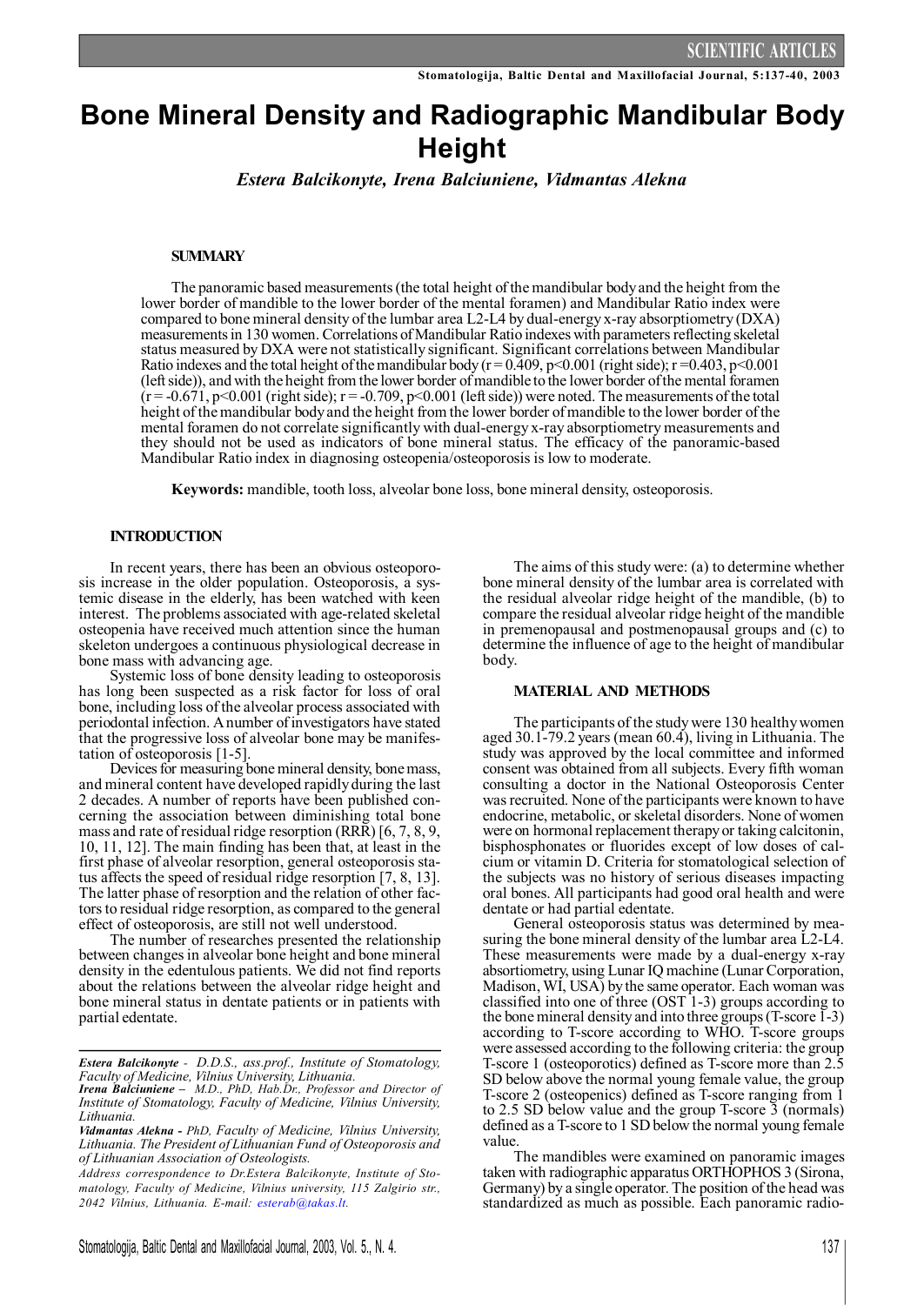graph was viewed by the same investigator in a blinded fashion. Height of the mandibular residual ridge was measured from the inferior border to the superior edge of the alveolar crest in the region of themental foramen. Aperpendicular line was drawn across the image of the mandible perpendicular to the horizontal axis of the mandibular body (the inferior and superior bordersforming equal angles with the ruler) going trough the middle of the mental foramen. Measurements of the height of mandible were made with an odontometer.Aspecialmagnification loupewith frames(SDI, Sweden) creating a dark setting was used. On the both sides of mandible two measurements were recorded:

1. The total height of the mandibular body (the distance between lower and upper borders) (H(mm));

2. The height from the lower border of the mandible to the lower border of the mental foramen (h (mm)).

Based on these images Mandibular Ratio index (MR) was measured. MR, serving asthe indicator ofresidual ridge resorption, was calculated as a ratio H/h according to the method of Ortman *et al.* [4] which is adaptation of a technique described byWical and Swoope [14].

Calculations of means and standard deviations (SD) as well as correlations and differences were performed using SPSS 8.0 program. The total height of the mandibular body (H), the height from the lower border of the mandible to the lower border of the mental foramen (h) and Mandibular Ratio index (MR) were compared with the skeletal mineral status grouping (OST 1-3), T-score grouping (T-score 1-3), and the term of menopause of the subjects. The data were expressed as mean and standard deviation. Correlations between variables were established using Person correlation coefficient. The significant level was achieved with P values value  $\leq 0.05$ .

# **RESULTS**

From130 examinedwomen 22.3% (n=29) were defined as osteoporotics, 49.2% (n=64) were defined as osteopenics and 28.5% (n=37) were defined as normals.

4.8%  $(n=14)$  of the women were in premenopausal period, 34.4% (n=100) were in physiological menopausal period and  $5.5\%$  (n=16) were in menopausal period started after gynaecological surgical treatment. Maximum term of menopauses was 420 months (the mean 138.2 months).

The means of the total height of the mandibular body (H): right side (Hr) were  $17.50 - 40.30$ mm (mean value 32.31mm SD 3.95), left side (Hl) were 19.80-40.50mm (mean value 32.32mmSD3.84).

The means of the height from the lower border of mandible to the lower border of the mental foramen (h) of right side(hr) were 8.30-17.30mm (mean value 12.38mm SD 1.93), of left side (hl) were 7.80-18.90mm (mean value 12.47mm SD 2,01).

The means of the Mandibular Ratio index (MR) of the right side (MRr) were from 1.72 to 3.94 (mean value 2.65 SD 0.45) and of the leftside (MRl) were from 1.46 to 4.04 (mean value 2.65 SD0.47).

The values of the mandibular height measurements and Mandibular Ratio index in T-score groups(T-score 1-3) and bone mineral density groups  $(OST 1-3)$  are shown in the Tables 1-3.

The total height of the mandibular body and the height from the lower border ofmandible to the lower border of the mental foramen in all women did not correlate with the age and the term of menopause. There were no significant differences between the total height of the mandibular body, the height from the lower border of mandible to the lower

*Table 1. The values of the mandibular height measurements and Mandibular Ratio indexes in the T-score groups.*

| <b>T-score</b><br><b>Groups</b> |                       | Hr      | Hl      | hr      | hl      | <b>MRr</b>                                         | <b>MRI</b> |
|---------------------------------|-----------------------|---------|---------|---------|---------|----------------------------------------------------|------------|
|                                 | N                     | 29      | 29      | 29      | 29      | 29                                                 | 29         |
|                                 | Mean                  | 31.1310 | 31.0000 | 12.0483 | 11.9655 | 2.6366                                             | 2.6472     |
|                                 | <b>Std. Deviation</b> | 4.4571  | 3.9092  | 1.7630  | 1.7249  | .4333                                              | .5187      |
|                                 | N                     | 94      | 94      | 94      | 94      | 94                                                 | 94         |
| $\mathbf{2}$                    | Mean                  | 32.8394 | 32.7989 | 12.5681 | 12.6149 | 2.6547                                             | 2.6602     |
|                                 | <b>Std. Deviation</b> | 3.6374  | 3.8044  | 1.9937  | 2.0948  | .4731<br>2.6557<br>.3141<br>130<br>2.6507<br>.4547 | .4587      |
|                                 | N                     |         |         |         |         |                                                    |            |
| 3                               | Mean                  | 30.1143 | 31.2714 | 11.3571 | 12.7714 |                                                    | 2.4943     |
|                                 | <b>Std. Deviation</b> | 4.6592  | 2.8975  | 1.2960  | 1.8509  |                                                    | .4121      |
|                                 |                       | 130     | 130     | 130     | 130     |                                                    | 130        |
| <b>Total</b>                    | Mean                  | 32.3115 | 32.3154 | 12.3869 | 12.4785 |                                                    | 2.6484     |
|                                 | <b>Std. Deviation</b> | 3.9545  | 3.8419  | 1.9302  | 2.0115  |                                                    | .4684      |
|                                 |                       |         |         |         |         |                                                    |            |

Table 2. The values of the mandibular height measurements and Mandibular Ratio indexes in the bone mineral density *groups.* 

| <b>OST</b><br>groups |                       | Hr      | H1      | hr      | hl      | <b>MRr</b> | <b>MRI</b> |
|----------------------|-----------------------|---------|---------|---------|---------|------------|------------|
|                      | N                     | 38      | 38      | 38      | 38      | 38         | 38         |
|                      | Mean                  | 30.6289 | 30.6895 | 11.9263 | 12.0921 | 2.6182     | 2.6087     |
|                      | <b>Std. Deviation</b> | 4.3593  | 3.5816  | 1.7876  | 2.0254  | .4246      | .5281      |
|                      | N                     | 74      | 74      | 74      | 74      | 74         | 74         |
|                      | Mean                  | 33.3068 | 33.0311 | 12.8135 | 12.7824 | 2.6265     | 2.6357     |
|                      | <b>Std. Deviation</b> | 3.5071  | 3.9313  | 1.9386  | 2.0266  | .4434      | .4286      |
| 3                    |                       | 18      | 18      | 18      | 18      | 18         | 18         |
|                      | Mean                  | 31.7722 | 32.8056 | 11.6056 | 12.0444 | 2.8189     | 2.7844     |
|                      | <b>Std. Deviation</b> | 3.6798  | 3.0539  | 1.8067  | 1.7893  | .5454      | .4952      |
| <b>Total</b>         | N                     | 130     | 130     | 130     | 130     | 130        | 130        |
|                      | Mean                  | 32.3115 | 32.3154 | 12.3869 | 12.4785 | 2.6507     | 2.6484     |
|                      | <b>Std. Deviation</b> | 3.9545  | 3.8419  | 1.9302  | 2.0115  | .4547      | .4684      |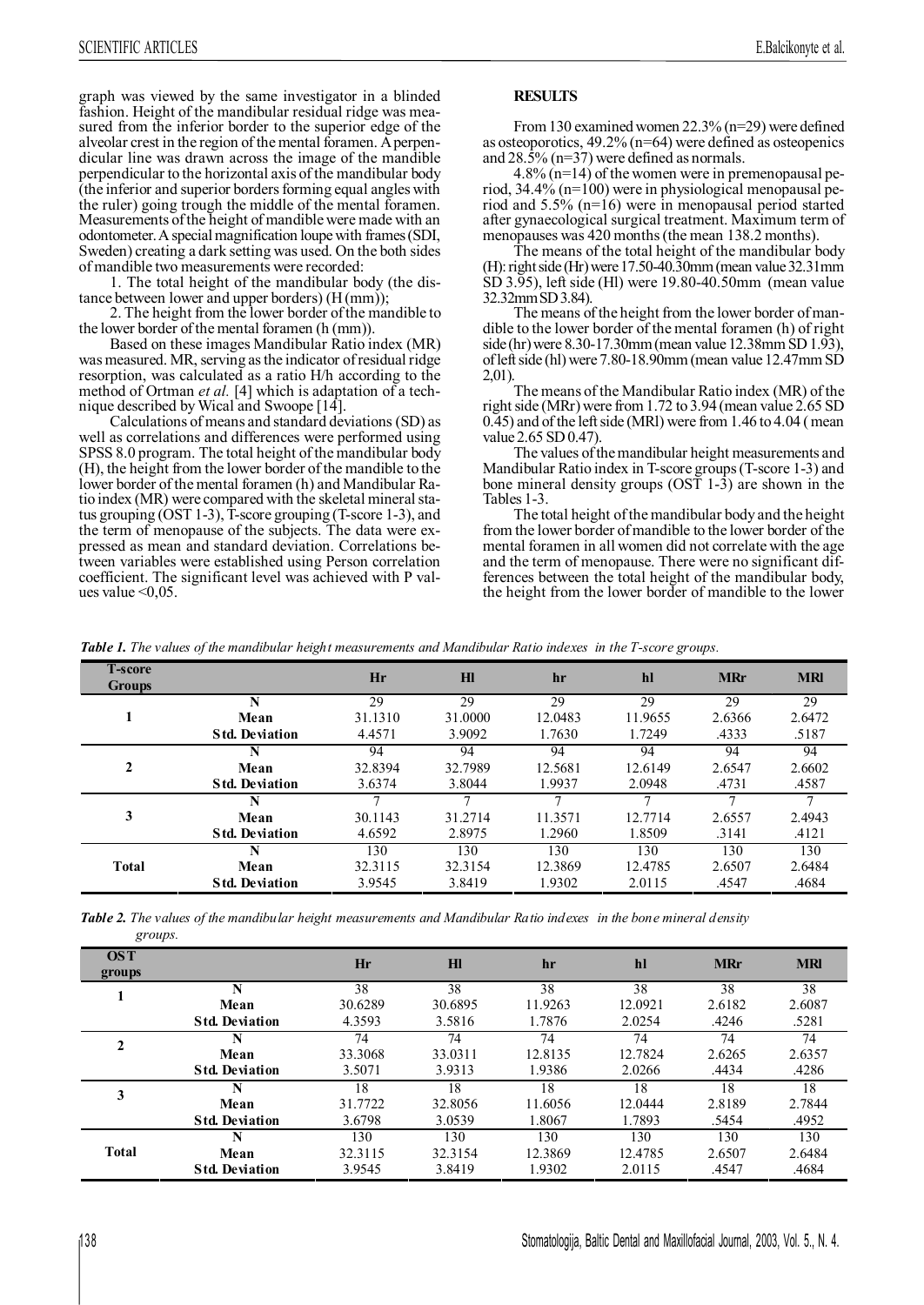Table 3. The values of the mandibular height measurements and Mandibular Ratio indexes in normal, osteopenic and osteoporotic *subjects.*

|                     |                       | Hr      | HI      | hr      | hl      | <b>MRr</b>                      | <b>MRI</b> |
|---------------------|-----------------------|---------|---------|---------|---------|---------------------------------|------------|
|                     | N                     | 14      | 14      | 14      | 14      | 14                              | 14         |
| <b>Osteoporosis</b> | Mean                  | 32.5143 | 32.7643 | 11.6071 | 11.7071 | 2.8586                          | 2.8550     |
|                     | <b>Std. Deviation</b> | 3.5229  | 3.1373  | 1.8235  | 1.7726  | .5092                           | .4705      |
|                     | N                     | 100     | 100     | 100     | 100     | 100                             | 100        |
| Osteopenia          | Mean                  | 32.3650 | 32.3070 | 12.4600 | 12.6390 | 2.6384                          | 2.6037     |
|                     | <b>Std. Deviation</b> | 3.8042  | 3.8019  | 1.9236  | 2.0114  | .4487                           | .4326      |
|                     | N                     | 16      | 16      | 16      | 16      | 16                              | 16         |
| <b>Normal</b>       | Mean                  | 31.8000 | 31.9750 | 12.6125 | 12.1500 | 2.5456                          | 2.7469     |
|                     | <b>Std. Deviation</b> | 5.2807  | 4.7640  | 2.0192  | 2.1282  | .4144<br>130<br>2.6507<br>.4547 | .6292      |
|                     | N                     | 130     | 130     | 130     | 130     |                                 | 130        |
| <b>Total</b>        | Mean                  | 32.3115 | 32.3154 | 12.3869 | 12.4785 |                                 | 2.6484     |
|                     | <b>Std. Deviation</b> | 3.9545  | 3.8419  | 1.9302  | 2.0115  |                                 | .4684      |
|                     |                       |         |         |         |         |                                 |            |

Table 4. Correlations between radiological measurements of the height of mandible and the bone mineral density of lumbar area, age, *and menopausal term.* 

|                |                                                    |         | <b>OST</b> |            | <b>T-score Menopa</b> |           |                |            |            |            |            |
|----------------|----------------------------------------------------|---------|------------|------------|-----------------------|-----------|----------------|------------|------------|------------|------------|
|                |                                                    | Age     | groups     | groups     | use                   | Hr        | H <sub>l</sub> | hr         | hl         | <b>MRr</b> | <b>MRI</b> |
|                |                                                    |         |            |            | term                  |           |                |            |            |            |            |
| Age            | <b>Pearson Correlation</b>                         | 1.000   | $-.490***$ | $-487***$  | .753***               | $-.045$   | $-.034$        | .072       | .068       | $-.120$    | $-.081$    |
|                | Sig. (2-tailed)                                    |         | .000       | .000       | .000                  | .609      | .703           | .414       | .441       | .173       | .359       |
|                | N                                                  | 130     | 130        | 130        | 130                   | 130       | 130            | 130        | 130        | 130        | 130        |
|                | <b>OST groups Pearson Correlation -. 490 ***</b>   |         | 1.000      | $1.000***$ | $-424***$             | .049      | .113           | .013       | .030       | .043       | .036       |
|                | Sig. (2-tailed)                                    | .000    |            | .000       | .000                  | .576      | .202           | .879       | .732       | .623       | .687       |
|                | N                                                  | 130     | 130        | 130        | 130                   | 130       | 130            | 130        | 130        | 130        | 130        |
| <b>T-score</b> | Pearson Correlation - $\overline{487***}$ 1.000*** |         |            | 1.000      | $-422***$             | .051      | .115           | .012       | .028       | .047       | .038       |
| groups         | Sig. (2-tailed)                                    | .000    | .000       |            | .000                  | .561      | .194           | .890       | .748       | .597       | .666       |
|                | N                                                  | 130     | 130        | 130        | 130                   | 130       | 130            | 130        | 130        | 130        | 130        |
|                | <b>Menopause Pearson Correlation</b> .753***       |         | $-424***$  | $-422***$  | 1.000                 | $-.037$   | $-.008$        | $-.015$    | .031       | $-.006$    | $-.033$    |
| term           | Sig. (2-tailed)                                    | .000    | .000       | .000       |                       | .673      | .924           | .863       | .730       | .948       | .713       |
|                | N                                                  | 130     | 130        | 130        | 130                   | 130       | 130            | 130        | 130        | 130        | 130        |
| Hr             | <b>Pearson Correlation</b>                         | $-.045$ | .049       | .051       | $-.037$               | 1.000     | .729***        | .336***    | .197**     | $.409***$  | $.304***$  |
|                | Sig. (2-tailed)                                    | .609    | .576       | .561       | .673                  |           | .000           | .000       | .025       | .000       | .000       |
|                | N                                                  | 130     | 130        | 130        | 130                   | 130       | 130            | 130        | 130        | 130        | 130        |
| H1             | <b>Pearson Correlation</b>                         | $-.034$ | .113       | .115       | $-.008$               | $.729***$ | 1.000          | $.251***$  | $.313***$  | $314***$   | 403***     |
|                | Sig. (2-tailed)                                    | .703    | .202       | .194       | .924                  | .000      |                | .004       | .000       | .000       | .000       |
|                | N                                                  | 130     | 130        | 130        | 130                   | 130       | 130            | 130        | 130        | 130        | 130        |
| hr             | <b>Pearson Correlation</b>                         | .072    | .013       | .012       | $-0.015$              | $.336***$ | $.251***$      | 1.000      | $.428***$  | $-.671***$ | $-.232***$ |
|                | Sig. (2-tailed)                                    | .414    | .879       | .890       | .863                  | .000      | .004           |            | .000       | .000       | .008       |
|                | N                                                  | 130     | 130        | 130        | 130                   | 130       | 130            | 130        | 130        | 130        | 130        |
| hl             | <b>Pearson Correlation</b>                         | .068    | .030       | .028       | .031                  | .197**    | $.313***$      | $.428***$  | 1.000      | $-.257***$ | $-.709***$ |
|                | Sig. (2-tailed)                                    | .441    | .732       | .748       | .730                  | .025      | .000           | .000       |            | .003       | .000       |
|                | N                                                  | 130     | 130        | 130        | 130                   | 130       | 130            | 130        | 130        | 130        | 130        |
| <b>MRr</b>     | <b>Pearson Correlation</b>                         | $-.120$ | .043       | .047       | $-.006$               | .409***   | $.314***$      | $-.671***$ | $-.257***$ | 1.000      | .454***    |
|                | Sig. (2-tailed)                                    | .173    | .623       | .597       | .948                  | .000      | .000           | .000       | .003       |            | .000       |
|                | N                                                  | 130     | 130        | 130        | 130                   | 130       | 130            | 130        | 130        | 130        | 130        |
| <b>MRI</b>     | <b>Pearson Correlation</b>                         | $-.081$ | .036       | .038       | $-.033$               | $.304***$ | $.403***$      | $-.232***$ | $-709***$  | $.454***$  | 1.000      |
|                | Sig. (2-tailed)                                    | .359    | .687       | .666       | .713                  | .000      | .000           | .008       | .000       | .000       |            |
|                | N                                                  | 130     | 130        | 130        | 130                   | 130       | 130            | 130        | 130        | 130        | 130        |

\* OST: bone mineral density; T-score: SD decrease from peak bone mass; Hr: the total height of the mandibular body of right side of the mandible; Hd: the total height of the mandibular body of left side of the mandible; hd: the height from the lower border of mandible to the lower border of the mental foramen of the right side of the mandible; hl: the height from the lower border of mandible to the lower border of the mental foramen of the left side of the mandible; MRr: (Hr/hr) mandibular ratio of the right side of the mandible; MRI: (HI/hl) mandibular ratio of the left side of the mandible. *\*\* Correlation is significant at the 0.01 level (2-tailed).* 

*\*\*\* Correlation is significant at the 0.05 level (2-tailed).* 

border of the mental foramen, and the Mandibular Ratio indexesin the bone mineral densitygroups (OST1-3). Also the measurements of the jawbone height and the index of residual ridge did not indicate significant correlation in the T-score groups(T-score 1-3). The index of Mandibular Ratio correlated with the total height of the mandibular body  $(H)$  (r = 0.41, p<0.001) and the height from the lower border ofmandible to the lower border of the mental foramen (h) (r  $=$  -709, p<0.001). The results of correlations are shown in the Table 4.

# **DISCUSSION**

For many years the gradual resorption of the alveolar bone was thought to be due only to local factors such as the loss of the functional influence of the teeth on the surrounding tissues, direct loading of the alveolus by complete dentures, continuous wearing of ill-fitting dentures, and periodontal disease. Currently the literature suggests a relationship between systemic bone loss from osteoporosis and the resorption of the edentulous alveolar ridge [6, 13,